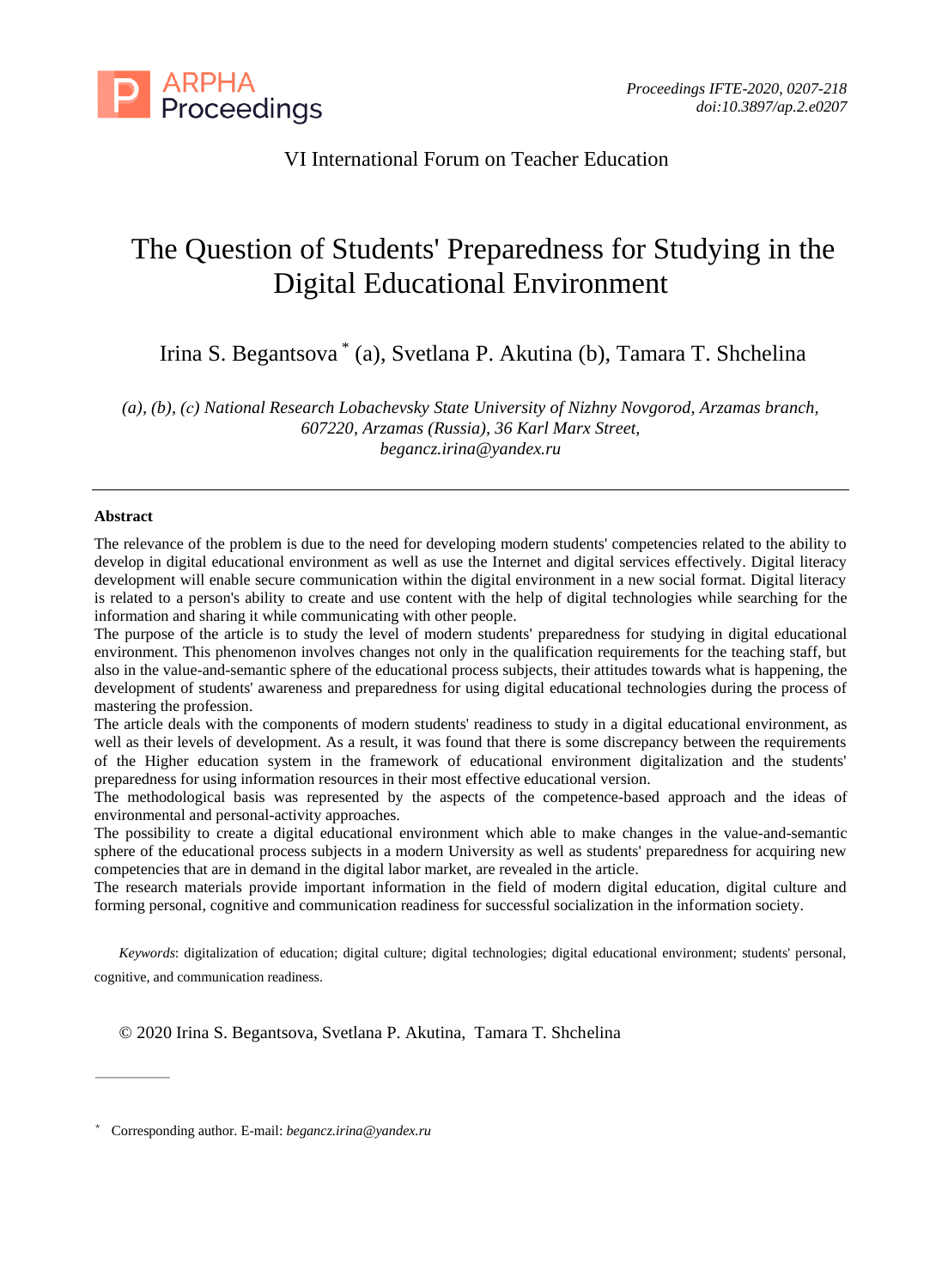This is an open access article distributed under the terms of the Creative Commons Attribution License (CC BY 4.0), which permits unrestricted use, distribution, and reproduction in any medium, provided the original author and source are credited.

Published by Kazan federal university and peer-reviewed under responsibility of IFTE-2020 (VI International Forum on Teacher Education)

#### **Introduction**

The questions of developing the digital economy as a part of the global economic system are discussed quite clearly, but its formation is impossible without developing digital competencies among young people and adults, since it is digital literacy makes it possible to develop in the digital educational environment.

The "Modern digital educational environment in the Russian Federation" Priority Project, approved by the Presidium of the Presidential Council for Strategic Development and Priority Projects (Presidium of the Presidential Council for Strategic Development and Priority Projects, 2016) converts the educational environment to a digital format. "The modern world is increasingly becoming digital, which means that the education process 2must also be digital and correspond to the realities of the modern and future world. The digital world willl make it possible to build an individual educational trajectory", said the Director of the Department of State Policy in Higher Education at the Ministry of Education and Science of the Russian Federation A. B. Sobolev at a press conference dedicated to the first results of the above-mentioned priority project in December 2017 in Moscow (Presidium of the Presidential Council for Strategic Development and Priority Projects, 2016).

During the meeting of the Presidium of the Presidential Council for Strategic Development and Priority Projects on December 13, 2017, Russian Prime Minister Dmitry Medvedev announced the launch of a new priority project - "Digital school" as part of the "Digital economy of the Russian Federation" program (Government of the Russian Federation, 2017).

Thus, the question of education digitalization becomes quite relevant in recent years. Since 2018, Moscow schools have been implementing the «MEHSH» («Moscow e-school») project, which is based on the experimental foresight project called «Childhood 2030», which has caused a lot of controversy among the public. In this regard, the question arises about forming new competencies for Higher education institutions students related to the expansion of opportunities concerning independent search for educational information, as well as new meanings and values associated with the integrating computer training programs with traditional learning means.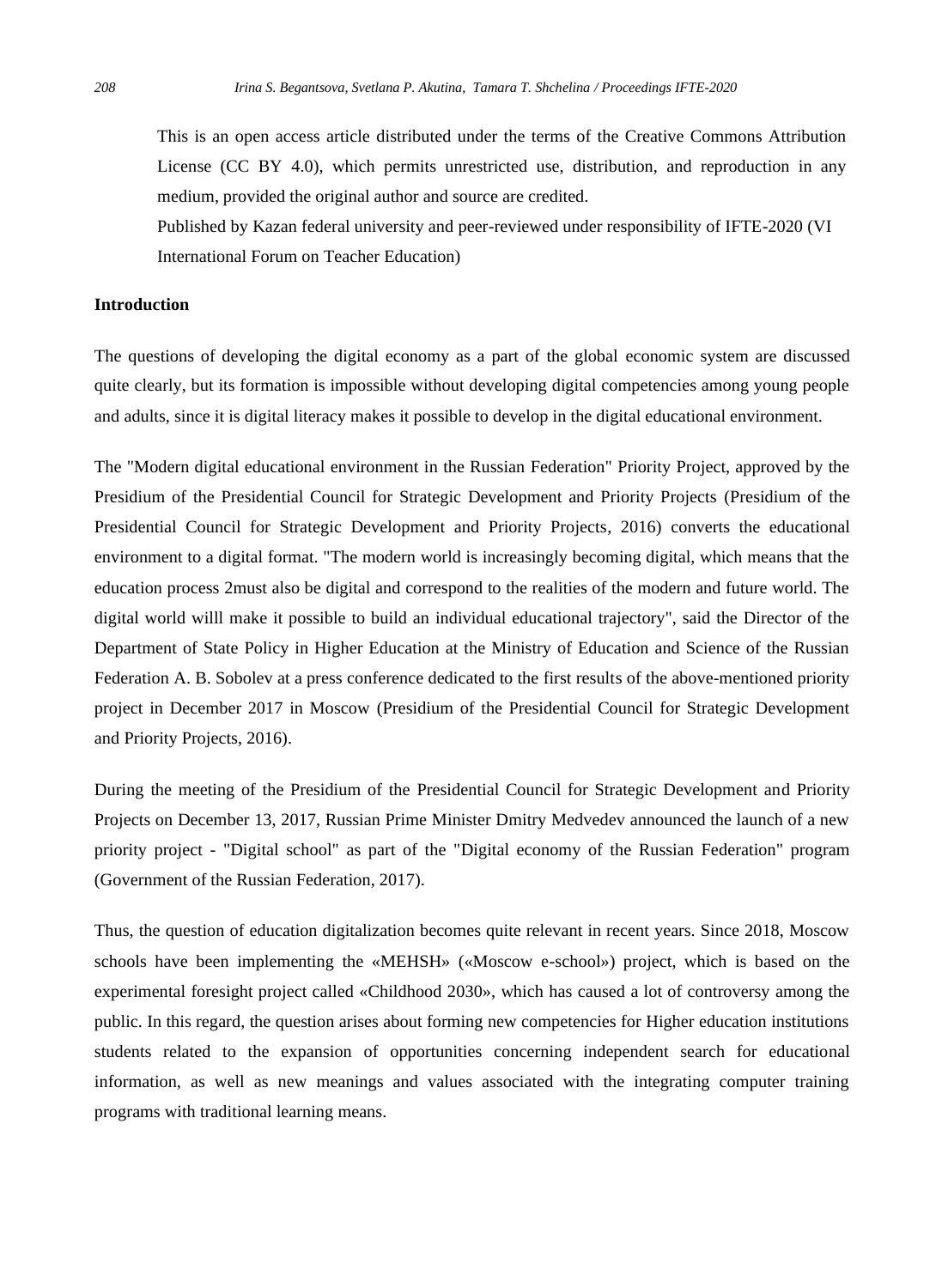*The digital educational environment*, is understood as "set of information systems" enabling the subjects of the educational process to build an individual development trajectory, taking into account their personal, cognitive and communicative preparedness development.

Digitalization of education, on the one hand, increases students' opportunities in terms of self-organization, self-regulation and self-analysis concerning their own activities; on the other hand - requires changes in their cognitive activity.

As for the Russian Federation, the question is related to the broader problem of forming an information society, which includes the educational system as well. There is a question connected with finding the optimal digitalization model, particularly for the students, studying Humanities and in social-and-economic fields. In addition, the digitalization of education is inextricably linked to the problem of organizing a qualitatively new education process, provided both technologically and psychologically, requiring not only new teaching forms and methods, but also the students' readiness to interact in a digital format.

### **Purpose and objectives of the study**

The aim of the study is to identify the initial level of the students' personal (value-semantic), cognitive, and communicative preparedness for studying in a digital educational environment.

#### **Literature review**

The processes of education digitalization are associated with higher requirements for the quality of higher education, affecting its traditions and pedagogical practice, psychological and pedagogical risks for the educational environment, as well as students' personal characteristics associated with their preparedness for working in the digitalized educational environment.

The issues of understanding digital literacy are discussed by Vinnitsa (2017).

The phenomenon of digitalization in scientific and philosophical contexts was considered by Kuzmina (2019).

Currently, psychological and pedagogic research identifies and justifies the definition of information and educational environment. "Interactive environments" from the point of view of the technology learning process were studied by Blom (2000), Buchanan (2020), Currie et al. (2003); approaches to the definition of "quality of education" were studied by Livingstone (2012).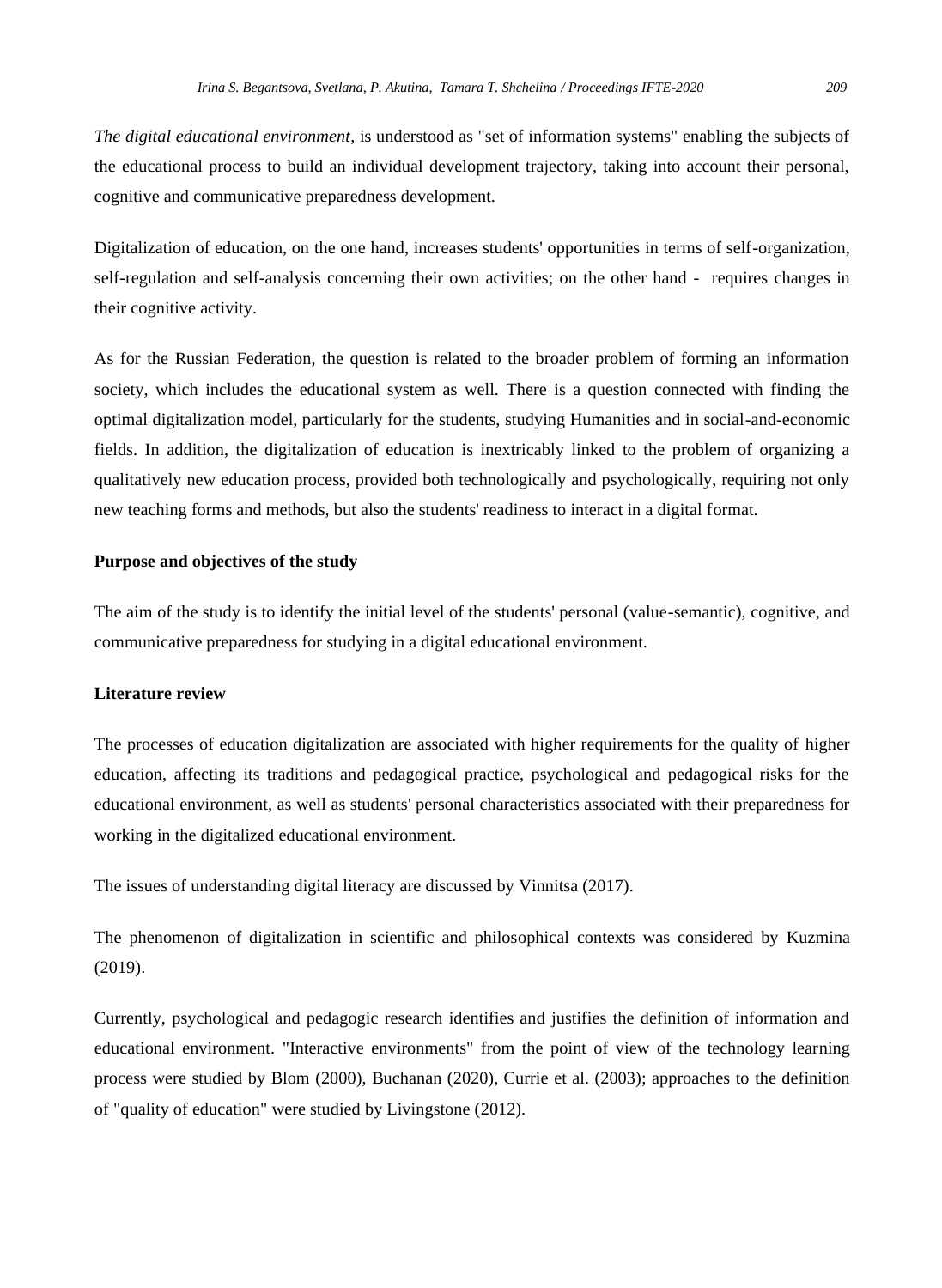Based on the realities of digital education, when talking about Humanitarian departments students' preparedness for using digital educational technologies, it is necessary to talk about the level of their personal (value-semantic) (Akutina, 2019; Begantsova, 2016), cognitive and communicative preparedness (Shchelina, 2017). Complex psychological-and-pedagogic conditions providing effective development of readiness among today's students to study in digital learning environment includes the following: forming the ability to set goals in the new environment, positive learning motivation and creative activity in this environment, improving students' knowledge concerning the possibilities and means of digital educational environment that is due to their skills of working with a large and variable amount of information, developing the ability to interact within a digital learning environment, taking into account individual peculiarities of each student in the new environment

#### **Methodology**

Competence approach aspects, as well as the ideas of environmental and personal-activity approaches in pedagogy and psychology.

Methods: theoretical (philosophical, social, psychological and pedagogical literature analysis; works devoted to the question of scientific materials and publications research; systematization, classification, comparative analysis); empirical (pedagogical observation, survey, questionnaire, ascertaining experiment); mathematical statistics of psychological and pedagogical research methods. A questionnaire aimed at identifying modern students' preparedness to study in a digital educational environment was developed; it included three blocks of statements reflecting the structural components of Humanitarian departments students' readiness to use digital educational technologies: personal (value-semantic); cognitive (knowledge-based) and communicative (related to the ability to interact).

#### *Experimental base*

The experimental base of the research was National Research Lobachevsky State University of Nizhni Novgorod (Arzamas branch).

#### *Research stages*

The study was conducted in three stages:

- at the first stage, a theoretical and methodological study of philosophical, pedagogic and psychological scientific literature, dissertations on the problem was conducted; the problem, purpose, subject, research methods were formulated; an experimental research plan was prepared;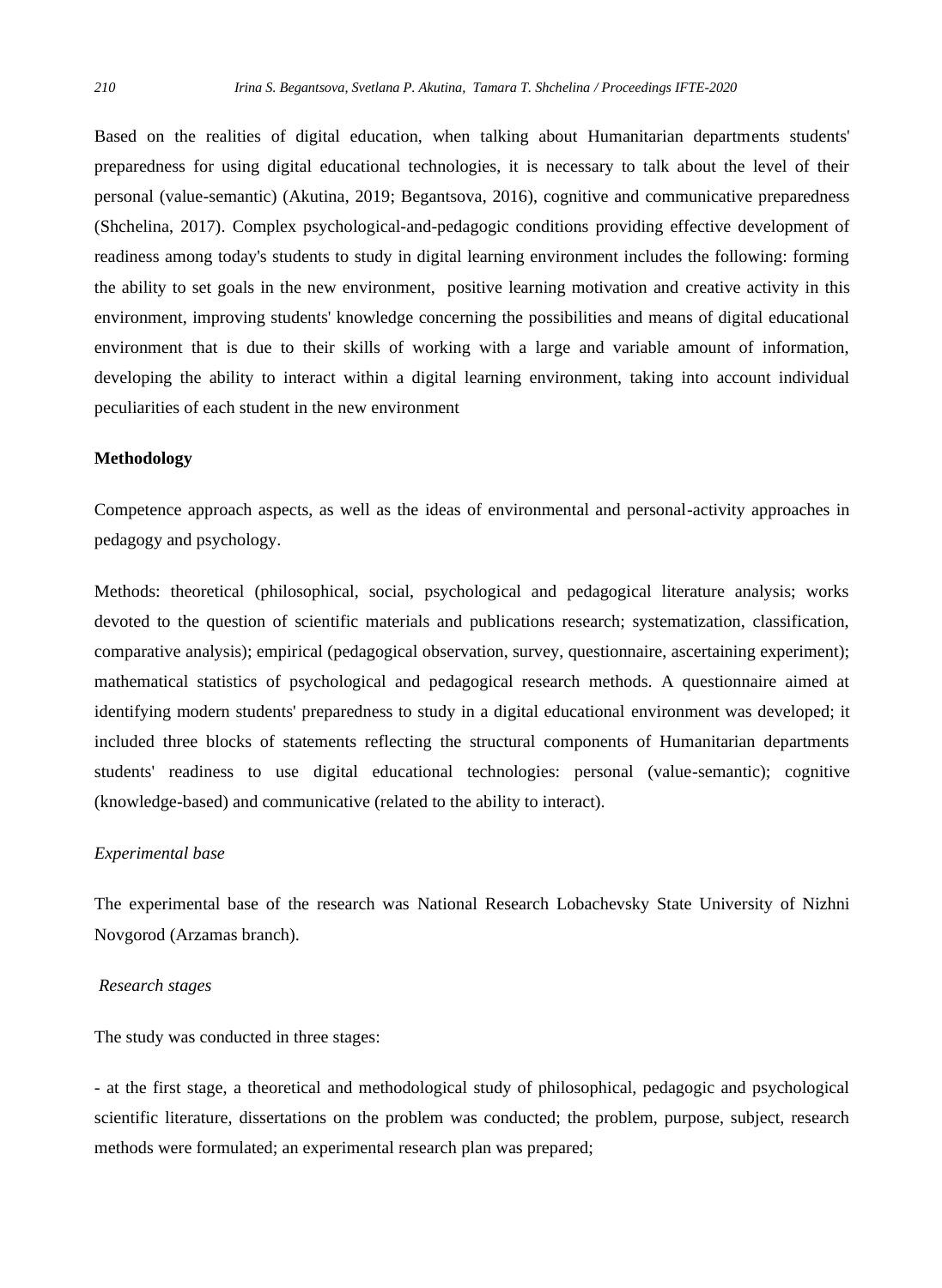- at the second stage, a study on the level of modern students' preparedness fot studying in the digital educational environment was conducted;

- at the third stage, a static analysis of the experimental study results was carried out, conclusions formulated and prospects for scientific research outlined.

# **Results**

The process of digitalization within the framework of the Russian education is inevitable. In this regard, an active position of the educational community is necessary for analyzing and developing new proposals in the context of digitalizing higher professional education. Digital technologies lead to changes in the value and semantic sphere of the personality of an educational process subject, who will have to be able to determine the educational trajectory independently and be motivated for personal and professional selfdevelopment. Thus, today the question is quite relevant, particularly concerning the students' readiness to use digital educational technologies, meaning the following: their ability to set goals in the digital educational environment (value-and-semantic component) (Akutina et al., 2019); forming necessary competencies (cognitive component); ability to interact within the digital educational environment (communicative component).

Table 1. Characteristics of the components of modern students' readiness to learn in the digital educational environment

| Component                                            | Characteristics                                                                                                                                                                                                                                                                                                                                                                  |  |
|------------------------------------------------------|----------------------------------------------------------------------------------------------------------------------------------------------------------------------------------------------------------------------------------------------------------------------------------------------------------------------------------------------------------------------------------|--|
| Personal (value-and-semantic)                        | Ability for self-organization, self-regulation and self-analysis of their<br>own activities within the digital educational environment and value<br>attitude towards them.<br>Ability to determine the educational trajectory independently; being<br>motivated for personal and professional self-development<br>Ability to show personal initiative and conscious independence |  |
| Cognitive<br>(knowledge-<br>and<br>competence-based) | Competence in various computer programs                                                                                                                                                                                                                                                                                                                                          |  |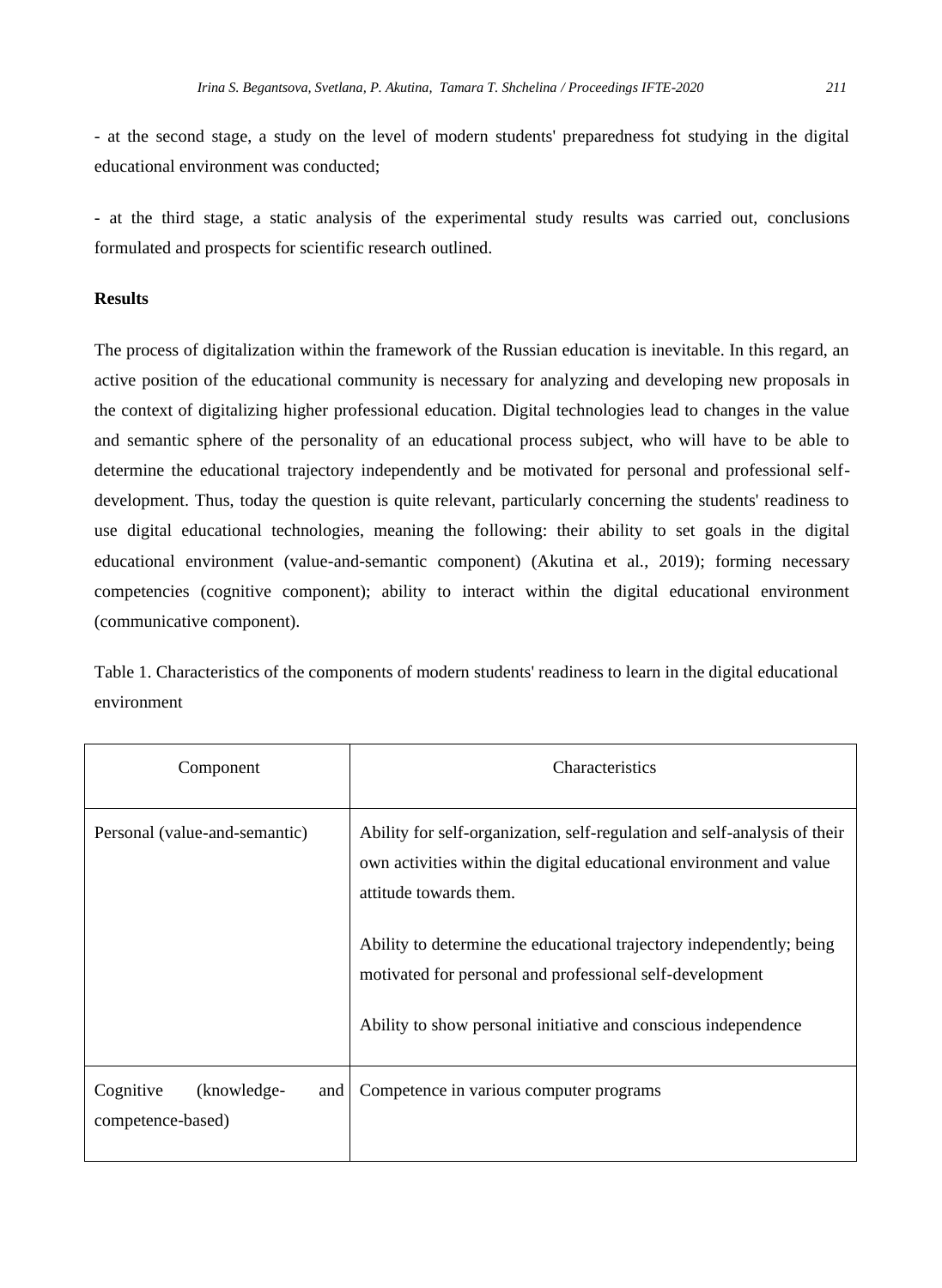|                     | Ability to create software content independently                                                                                                                                                                                               |
|---------------------|------------------------------------------------------------------------------------------------------------------------------------------------------------------------------------------------------------------------------------------------|
|                     | Ability to design your own software product<br>Knowledge in information filtering and orientation methods in the<br>information flow<br>Desire to improve knowledge concerning the digital educational<br>environment and skills to work in it |
|                     |                                                                                                                                                                                                                                                |
| Communication-based | Ability to interact in a qualitatively new technologically and                                                                                                                                                                                 |
|                     | psychologically secured educational process (participation in video                                                                                                                                                                            |
|                     | conferences, seminars)                                                                                                                                                                                                                         |
|                     | Competence in various communication opportunities in the digital<br>educational environment                                                                                                                                                    |
|                     | Competence in using video communication means                                                                                                                                                                                                  |
|                     | Ability to conduct business correspondence by e-mail in compliance                                                                                                                                                                             |
|                     | with network etiquette.                                                                                                                                                                                                                        |
|                     | Skills connected with using social networks and blogs for education                                                                                                                                                                            |
|                     | and self-education                                                                                                                                                                                                                             |
|                     |                                                                                                                                                                                                                                                |

The personal (value-semantic) component of the structure of modern students' readiness to study in the digital educational environment includes the following: understanding and accepting the changes in the norms, goals and rules of learning, including distance learning. This is due to the students' awareness concerning the breadth of opportunities for obtaining scientific and educational information in a new format, which contributes to the development of skills in the digital educational environment. In this context, we are talking about the internal understanding and accepting the meaning of using the digital educational environment in the professional activities, as well as the educational process subjects' readiness to use information resources as a source of knowledge (concerning both students and teachers). In this regard, we are speaking about of the self-organization, self-regulation and self-analysis processes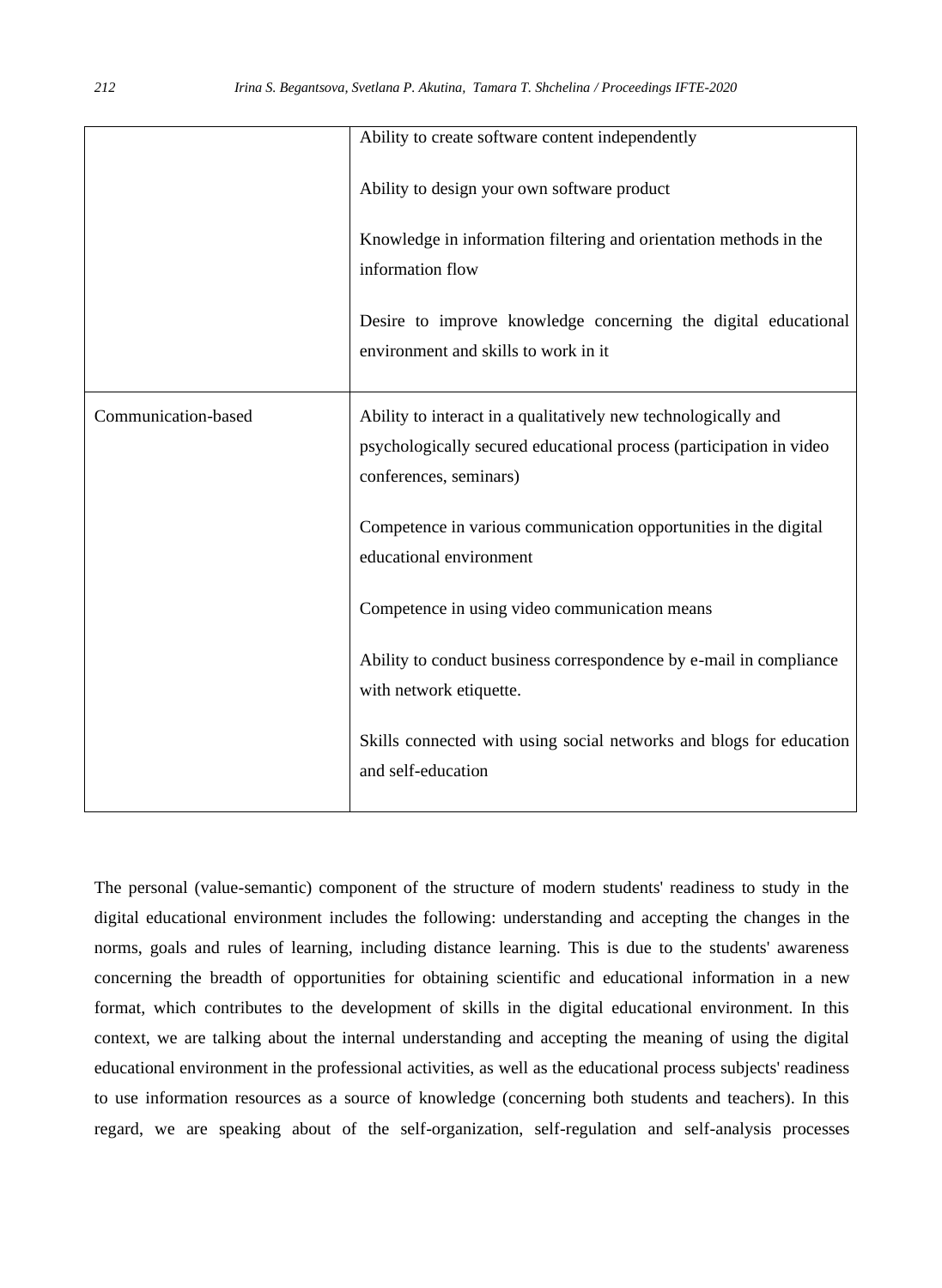concerning their own activities in the digital educational environment and value attitude towards them, as well as the ability to determine the educational trajectory independently and be motivated for personal and professional self-development.

Cognitive (knowledge- and competence-based) includes the competence in technologies and methods of obtaining, using, storing and processing information as well as filtering information and orientation in the information flow. All this implies an understanding of the role of the digital educational environment in modern society and, generally, understanding the significance of the problems of the digital economy and the general cultural knowledge about the digital information picture of the world. In particular, this implies not only competence in various computer programs, but also the ability create software content independently as well as the desire to improve knowledge concerning the digital educational environment and the ability to work in it which is related to the ability to structure, analyze, compare and summarize information.

The communicative component includes the ability to various ways, forms and means of establishing communication, the ability to interact in a qualitatively new technologically and psychologically secured educational process, as well as the ethics of communication in the digital educational space.

For assessing the modern Humanitarian students' ability to study in the digital educational environment, a diagnostic experiment was conducted in Lobachevsky State University of Nizhny Novgorod (Arzamas branch) using a questionnaire, the structure of which included three blocks of tasks (Akutina et al., 2017). The first block was aimed at identifying the level of personal (value-semantic) readiness; the second identified the level of cognitive (knowledge, competence) readiness, and the third one was devoted to the students' communicative readiness to study in a digital educational environment.

#### *Ascertaining stage*

In total, 190 students of Humanitarian departments were involved in the study.

The indicator of readiness for learning in the digital educational environment

Is in the range from 0 to 100% calculated by the  $L_{\text{Comp}} = \Sigma / \text{Max} \cdot 100\%$  formula, where  $\Sigma$  is the sum of points gained in the test expressing the actual level of readiness to learn in the digital educational environment; *Max* means the maximum volume.

The characteristics of the components of modern students' readiness to learn in the digital educational environment are presented below.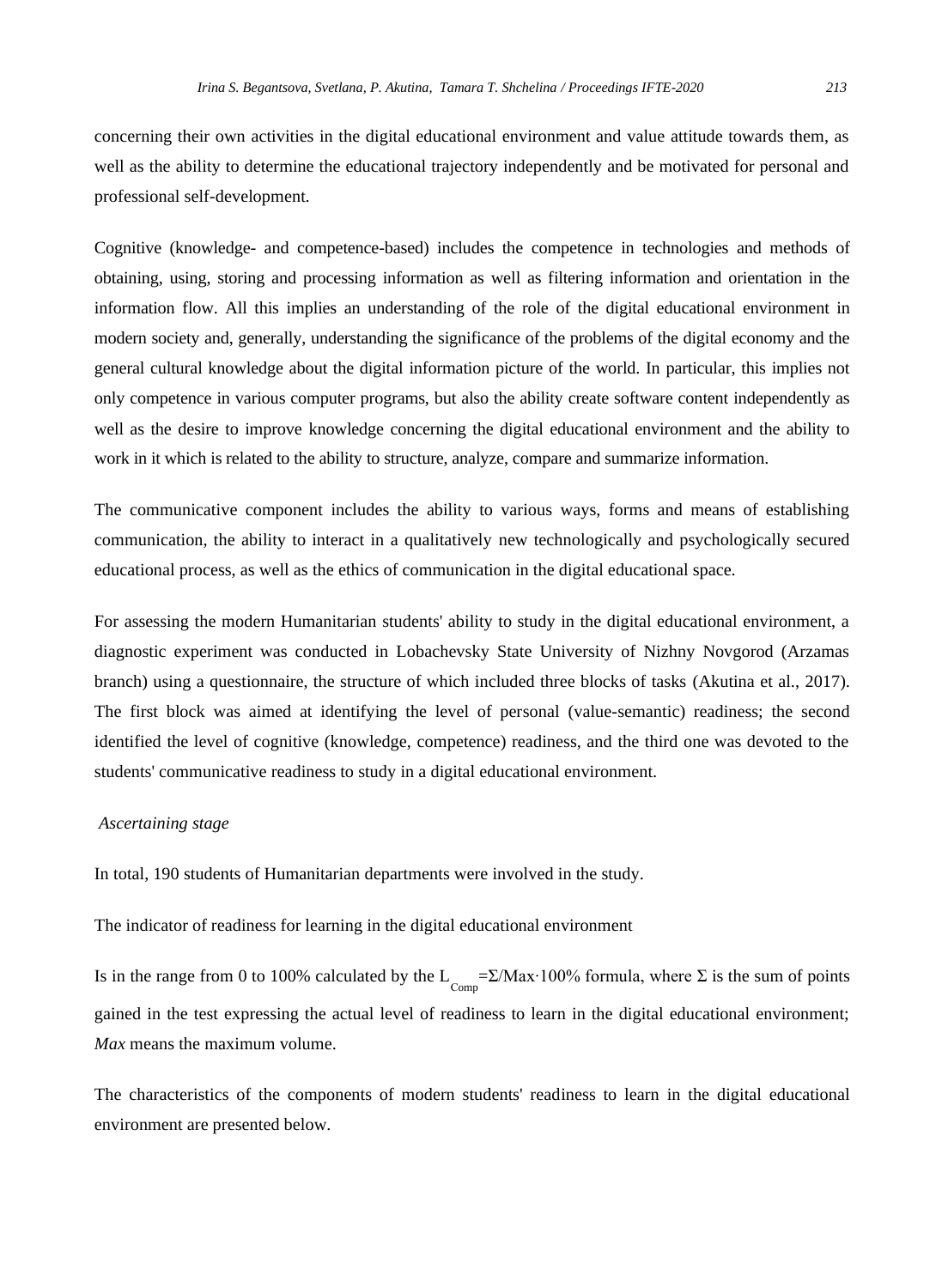Table 2. The initial level of goal-setting ability in a digital educational environment (value-and-semantic component)

| ability<br>level in the<br>digital<br>Goal-setting<br>educational<br>environment<br>(value-semantic Behavior<br>component) | Pedagogy<br>and<br>Deviant<br><i>Psychology</i><br>$group(\%)$ | Performance<br><i>Psychology</i> group (%) |
|----------------------------------------------------------------------------------------------------------------------------|----------------------------------------------------------------|--------------------------------------------|
| High $(>0,7)$                                                                                                              | 19                                                             | 16                                         |
| Medium $(0,5+0,7)$                                                                                                         | 25                                                             | 31                                         |
| Low $(< 0.5)$                                                                                                              | 56                                                             | 53                                         |

When evaluating the personal (value-semantic) component, we identified how students evaluate their abilities concerning self-organization, self-regulation and self-analysis of their activities within the digital educational environment.

From the above data, it is clear that the level of goal-setting ability in the digital educational environment (value-semantic component) is defined as low for most students.

Table 3. The initial level of goal-setting ability in a digital educational environment (cognitive component)

| digital<br>ability level in the<br>Goal-setting<br>educational environment (cognitive component) | Pedagogy<br>and Deviant<br><b>Behavior</b><br>$group(\%)$ | Performance<br>$Psychology \nvert \nPsychology \ngroup (\n% )$ |
|--------------------------------------------------------------------------------------------------|-----------------------------------------------------------|----------------------------------------------------------------|
| High $(>0,7)$                                                                                    | 19                                                        | 16                                                             |
| Medium $(0,5+0,7)$                                                                               | 42                                                        | 44                                                             |
| Low $(< 0.5)$                                                                                    | 39                                                        | 40                                                             |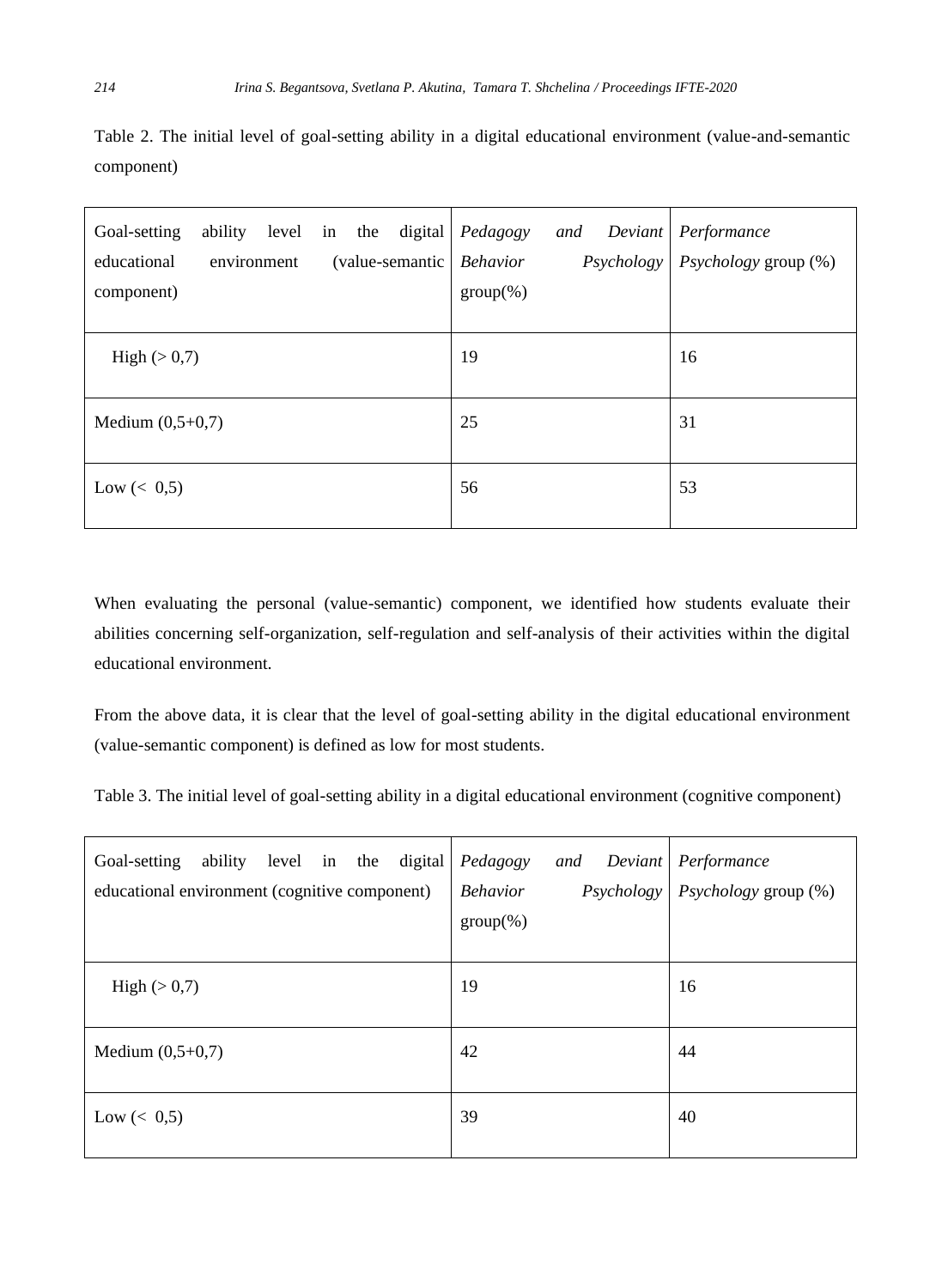When evaluating the cognitive (knowledge- and competence-based) component, the following aspects were identified: the students' level of proficiency in various computer programs, the ability to create software content and design their own software product independently, as well as the ability to filter information and orientation in the information flow. In this regard, it can be seen that the level of the necessary competencies development (the cognitive component) among most students is defined as average.

Table 4. The initial level of goal-setting ability in a digital educational environment (communicative component).

| digital<br>Goal-setting<br>ability level in the<br>educational environment (cognitive component) | Pedagogy<br>and<br>Deviant<br><b>Behavior</b><br>Psychology<br>$group(\%)$ | Performance<br>Psychology group (%) |
|--------------------------------------------------------------------------------------------------|----------------------------------------------------------------------------|-------------------------------------|
| High $(>0,7)$                                                                                    | 19                                                                         | 16                                  |
| Medium $(0,5+0,7)$                                                                               | 42                                                                         | 44                                  |
| Low $(< 0.5)$                                                                                    | 39                                                                         | 40                                  |

When evaluating the communication component, we identified the students' experience of participating in video conferences, seminars, using various opportunities for organizing communication in the digital educational environment, etc. The above data show that the level of development of the necessary competencies among most students is defined as medium.

The percentage distribution of students by initial level of readiness to study in the digital educational environment is shown in Figure 1.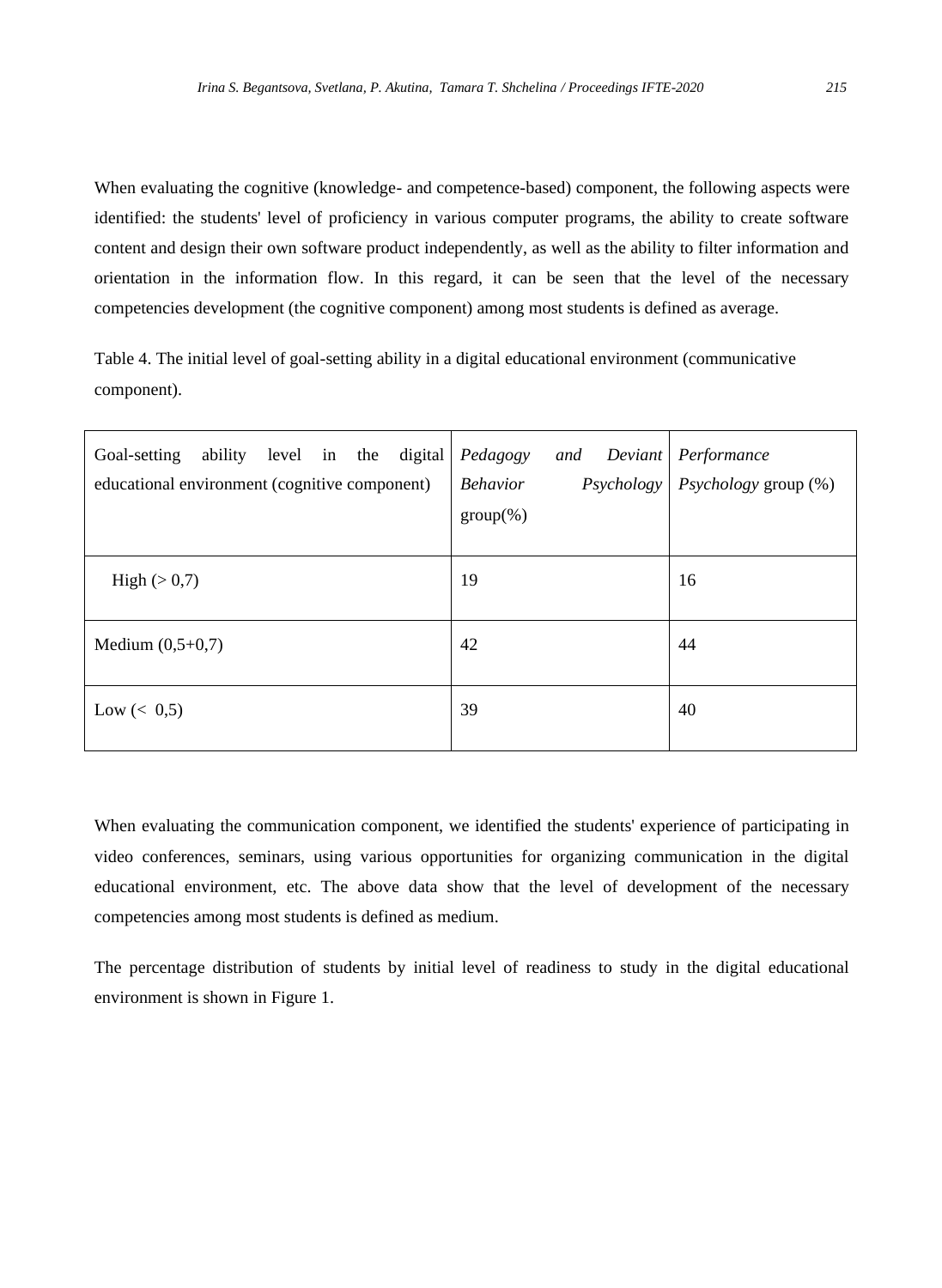

Figure 1. Students percentage distribution according to the level of readiness to study in the digital educational environment

In general, the analysis of the diagnostic study results show that among students, there are mainly primary (58%) and medium (40%) levels of preparedness for learning in the digital educational environment, while only 6% of students have a sufficient level.

## **Discussions**

It is also proved that nowadays there is some discrepancy between the requirements of the Higher education system in the framework of digitalizing the educational environment and the students' readiness for a complete use concerning information resource in its most effective educational version. The average level of modern students' readiness to study in the digital educational environment is revealed, making it possible to conclude that it is necessary to make better and effective use of educational technologies in the process of mastering the profession, preparing for work in the information society, and making changes in the qualification requirements for the teaching staff concerning implementing the educational process using digital technologies.

#### **Conclusion**

As a result of the research, it was revealed that the digital educational environment makes it possible to build an individual trajectory of students' development, taking into account the development of their personal (value-semantic), cognitive and communicative readiness. Preparedness for living in an information society makes it possible to analyze personal activities, gain self-organization and selfregulation skills within the digital educational environment, as well as the ability to determine their educational and life trajectory independently.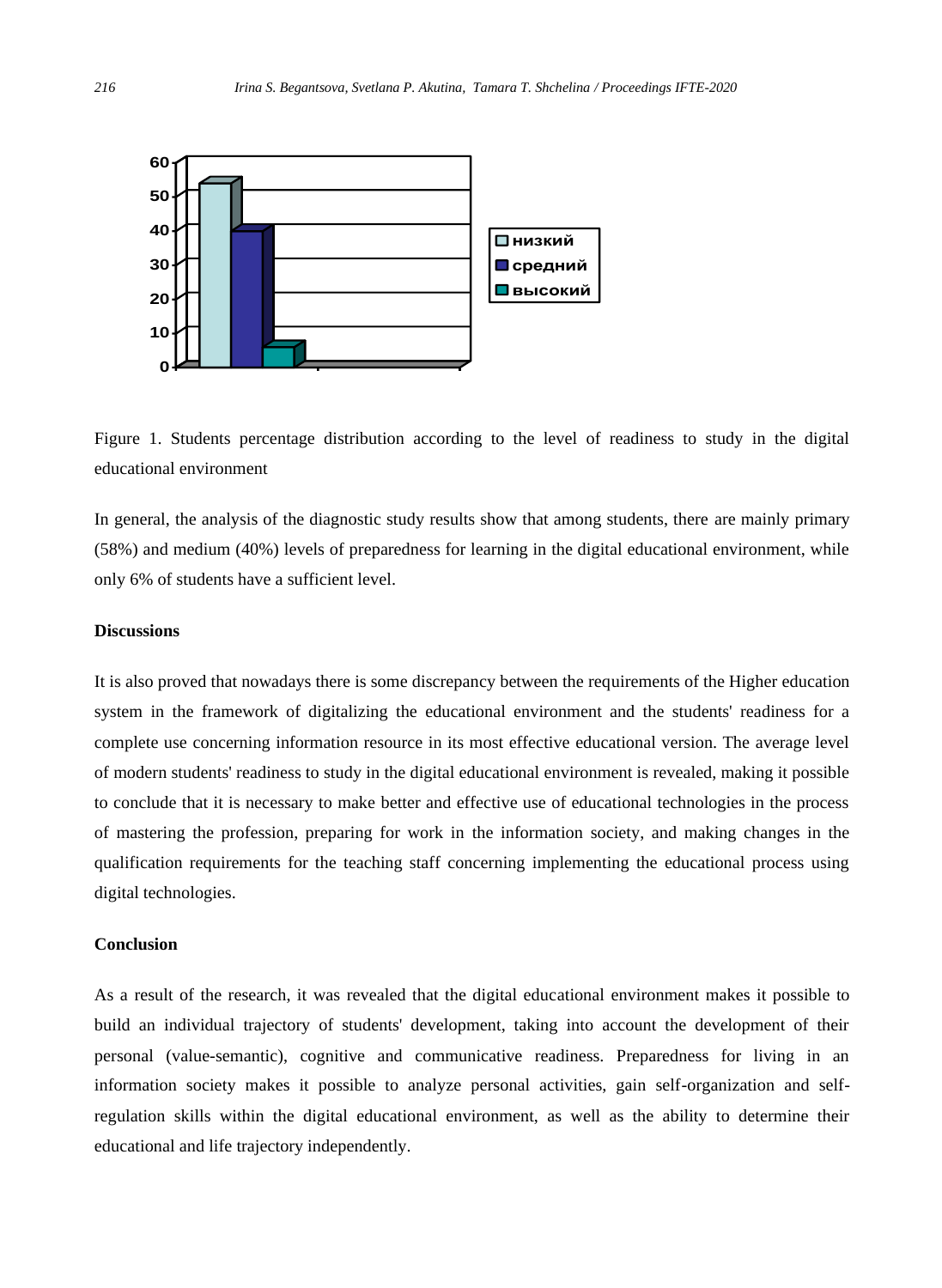The practical significance of the study is that the main provisions and conclusions of the article can be used in research and teaching practice when considering the issues of modern students' readiness to learn in a digital educational environment.

#### **References**

- Akutina, S. P., Begantsova, I. S., & Shchelina, T. T. (2019). Forming teachers` moral and ethical competences: standpoint of hermeneutic pedagogy and psychology. In R. Valeeva (Ed.), *IFTE 2019 5th International Forum on Teacher Education: The European Proceedings of Social and Behavioural Sciences EpSBS* (pp. 189-197).
- Akutina, S. P.,Begantsova, I. S., Shchelina, T. T., Ageeva, L. G., & Shchelina, S.O. (2017). Psychological-Pedagogical Diagnostics of the Development of Individuals and Groups in the Education of Modern Students. *Revista ESPACIOS, 38*(35), 33.
- Akutina, S. P. (2019). Development of scientific directions in the conditions of Higher education modernization: tasks and prospects. In N. A. Pronina (Ed.), *Modern Science Development Strategies: proceedings. Part II* (pp. 17-20). Moscow: «Pero» Publishing House.
- Begantsova, I. S. (2016). *Russian mentality through the prism of modern students' professional selfdetermination.* Sarov: Intercontact.
- Blom, D. (2000). *I am developing models for WEB-based learning: The interaction dilemma. Research and innovation in open and distance learning*. Prague: EDEN.
- Buchanan, R. A. (2020), History of technology. *Encyclopedia Britannica.* Retrieved April 04, 2020, from https://global.britannica.com/technology/history-of-technology
- Currie, J., DeAngelis, R., & De Boer, H. (2003). *Globalizing practices and university responses: European and Anglo-American differences.* Greenwood Publishing Group.
- Government of the Russian Federation. (July 28, 2017). *Digital economy of the Russian Federation program* (No. 1632-R). Retrieved March 25, 2020, from <http://static.government.ru/media/files/9gFM4FHj4PsB79I5v7yLVuPgu4bvR7M0.pdf>